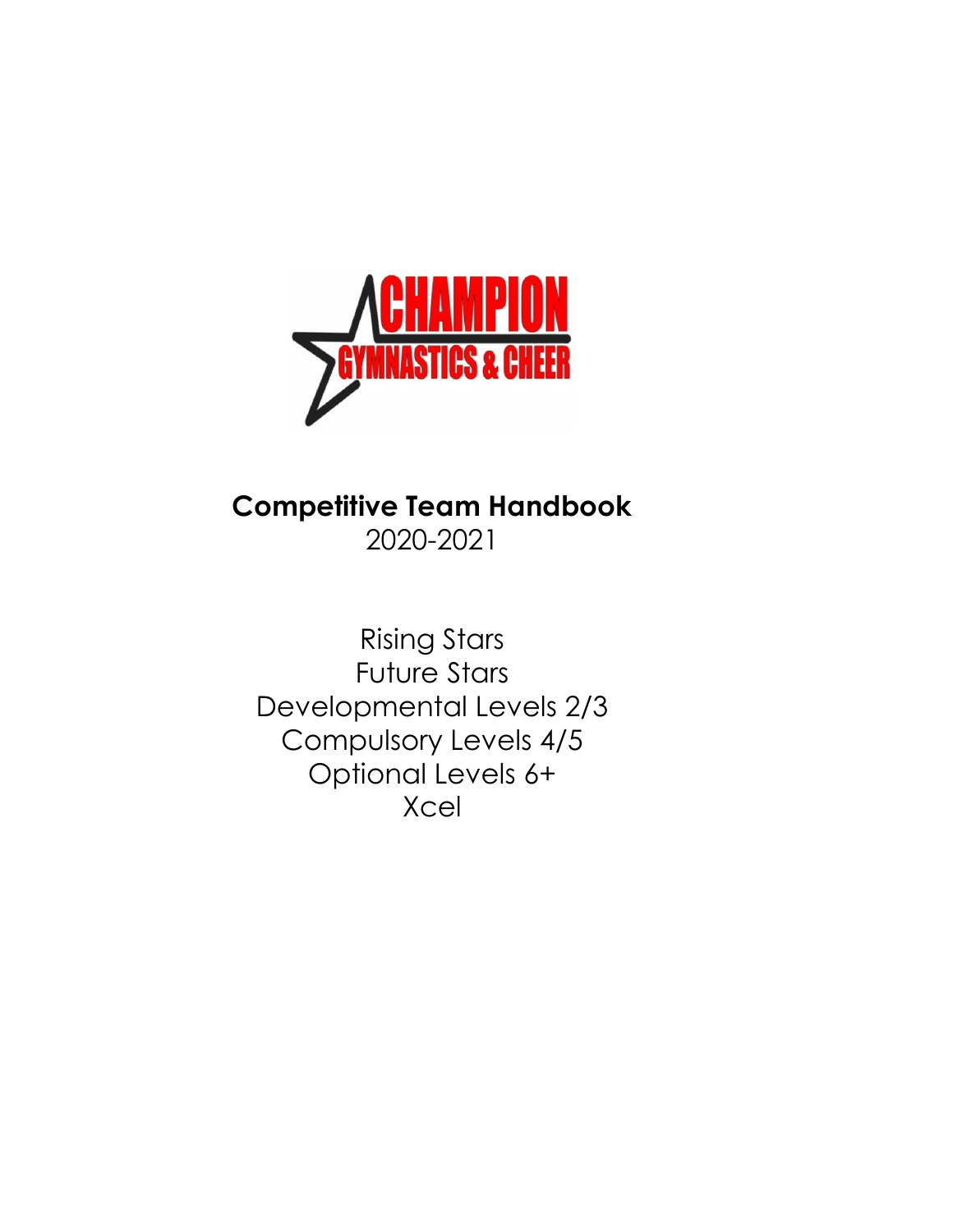# **Table of Contents**

## **Introduction to Champion Gymnastics**

# **Program Policies**

| Additional Policies and Procedures  Page 8 |  |
|--------------------------------------------|--|
|                                            |  |

# **Financial Obligations**

|--|--|

# **Competitive Season Information**

## **Contact Information**

Gym Information ……..…..…….………………………….… Page 16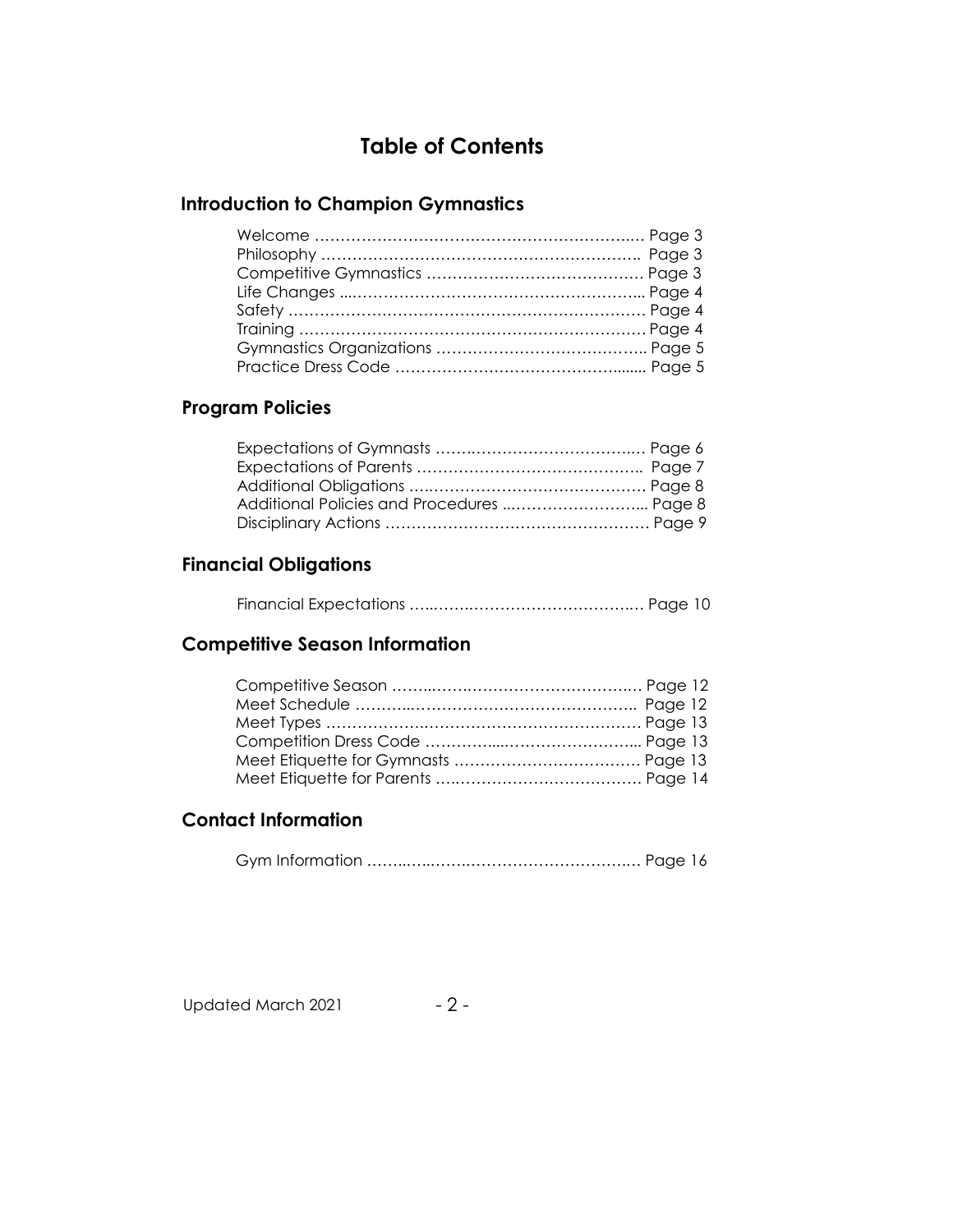# **The Champion Gymnastics Competitive Team**

## **Our Champion Family Welcomes You**

Champion Gymnastics would like to welcome your family to our Competitive Team Programs. You are receiving this Team Handbook because your athlete has demonstrated their talent in gymnastics to be part of our Competitive Team. We have created this Team Handbook in hopes to answer many of your questions about how our Competitive Team Programs operate.

We hope to provide your family with a positive gymnastics experience. We are here to provide an environment that teaches your child to be the best they can be in the sport of gymnastics, and to have that same mentality in their outside life as well. Our goal is to support each athlete on their journey to achieve their personal best in a safe, friendly, and pressure free surrounding.

## **Gymnastics Philosophy**

Gymnastics can be a competitive sport and Champion Gymnastics has a competitive team. We measure our successes by how we represent ourselves during practices and out on the competition floor. During all workouts and competitions, we make every effort to ensure that your athlete can be successful. We believe that winning is not the most important, despite the fact that gymnastics can be quite competitive. Our philosophy as a competitive gym is that TRYING TO WIN embodies much of what our goals are for each athlete to attain. Trying to win means that each gymnast trains hard and works towards perfecting their skills at each practice. It also means that the gymnasts will be respectful to their coaches and teammates. Trying to win should be an attitude that is shown by EVERY Champion Gymnastics team member. Gymnasts who try to win tend to overcome the obstacles they face with a sense of confidence, and strive to better themselves during their training.

## **Competitive Gymnastics**

Competitive gymnastics is a unique sport that requires the support of the family and the guidance of the coaches to provide each athlete with a path to success. We need to ensure that each family is vested in and committed to providing their athlete with a team experience through the competitive aspect of gymnastics.

We believe that in addition to a great full body workout, gymnastics teaches skills that can be carried on through life. Gymnastics teaches confidence, selfdiscipline, determination, commitment, self-motivation, teamwork, sportsmanship, work ethic, time management, and many more.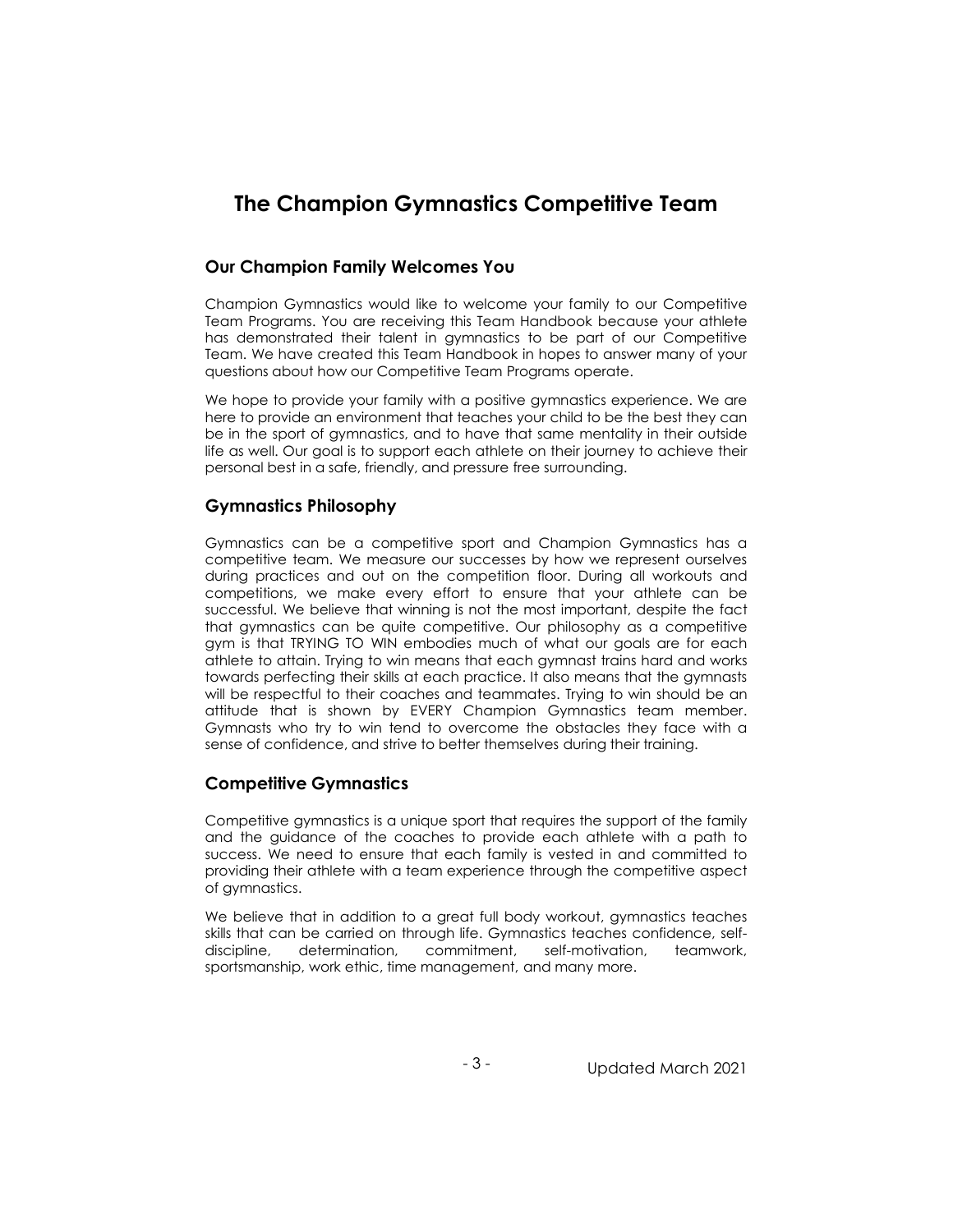## **Life Changes**

This information will help to prepare your family for the future as your child advances their gymnastics abilities and competitive achievements.

- At the foundation team levels (Level 1 & Pre Team), the number of hours of practice per week is relatively small. As your athlete progresses through the competitive levels, the hours and days of training will continue to grow to ensure safe workouts.
- Your schedule will need to be flexible to meet the requirements of each competitive level as the days and times will change. Carpooling with other Team Parents is always beneficial, but we understand that it is not always an option to do so.
- All gymnastics competitions that we attend will be on weekends, so please keep your weekends open during the competitive season.
- Homework will need to be done more efficiently and with better study habits due to the shorter periods of time available. Athletes will need to learn time management to keep up with both school and gymnastics. We encourage that each athlete finishes their homework before or after practice although we do allow up to 30 minutes during conditioning if needed (Compulsory Levels 3-5 and above only).

## **Safety**

Gymnastics can be a very dangerous sport. This knowledge, combined with the high difficulty level that many gymnasts achieve, adds to the possibility for injury. All parents must be fully aware of the risk involved in the sport of gymnastics. Speed, height, flipping, twisting and the difficulty of each skill put our athletes in potentially frightening situations on a daily basis. Champion Gymnastics staff are mindful of the potential danger and we make every effort to achieve and uphold a safe environment for our athletes. We believe in teaching proper progressions for each skill, as well as appropriate strength and flexibility, in order to keep our athletes as safe as possible.

## **Training**

In order to comprehend and appreciate what it takes to develop a competitive gymnast, one should understand exactly what it is we are trying to accomplish during workouts. There are four essential areas of development that need to be addressed during training: (1) Strength, (2) Flexibility, (3) Skills, (4) Discipline.

1. Strength Development – As with most sports, one goal of training is to make the difficult look easy. This is a much easier task when the athlete has attained the proper strength required to master the skills. In most cases, the stronger the better. Strength training can also play a big role in the reduction of injuries, the stronger your muscles and joints, the less likely you are to become injured.

 $-4-$ Updated March 2021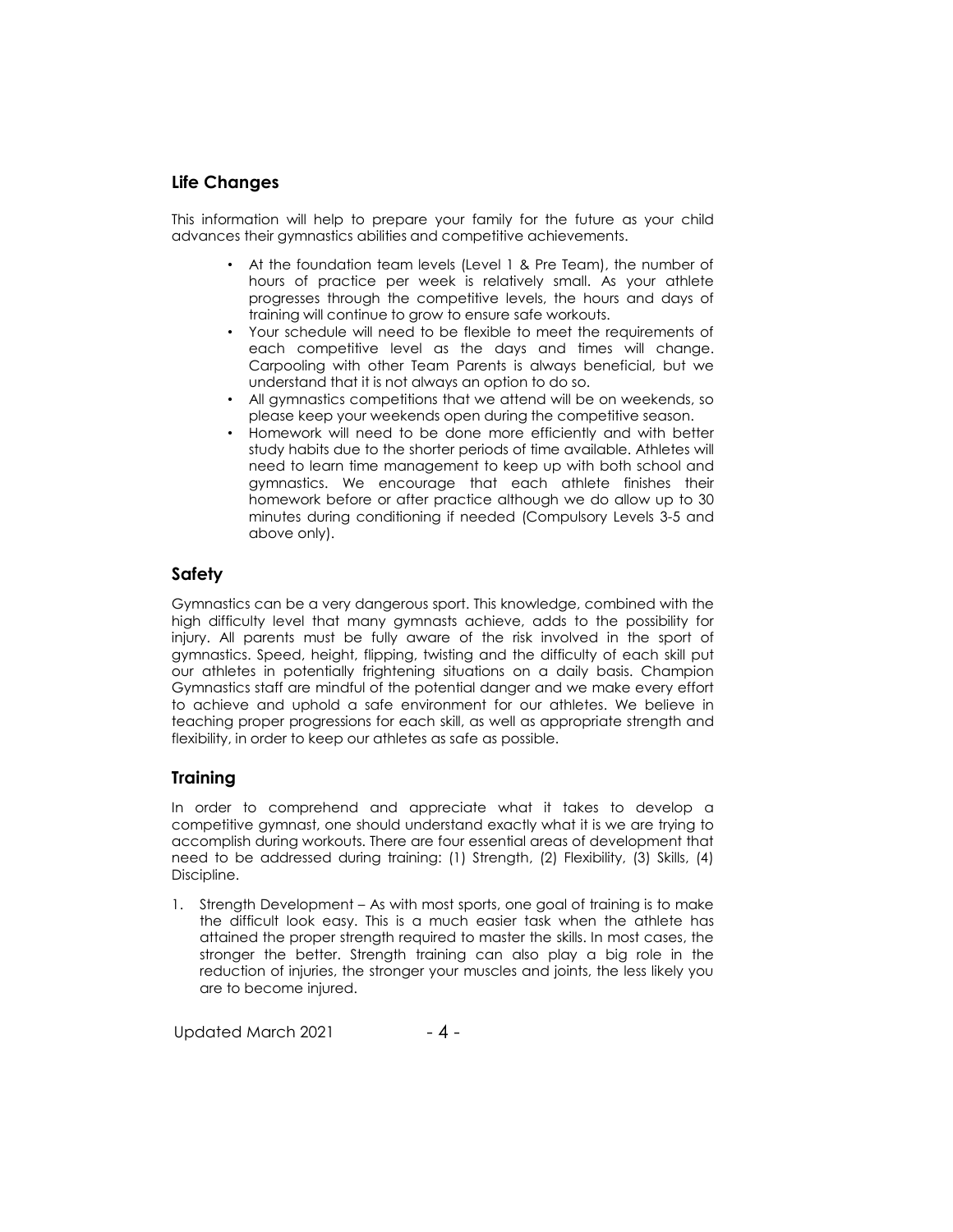- 2. Flexibility Development Just like strength, flexibility is also vital for the long term success of a gymnast. Superior flexibility allows the athlete to master specific skills with more ease, plays a role in decreasing the frequency and seriousness of injuries, and enhances the aesthetic appeal of performances during practice and at competitions.
- 3. Skill Development Skill development falls into two distinct, but related categories: Basics and New Skills. Basics are the fundamentals of gymnastics. You have to learn to walk before you can run. Gymnasts use these basic skills to create their gymnastics passages and routines. If any of the necessary building blocks are missing or underdeveloped, the performance is weakened and it becomes more difficult to learn new skills. These basics must be repeatedly refined in order to allow the gymnast and coach to improve their performances.
- 4. Discipline Training requires discipline from both the coaches and the athletes, and plays a very important role during workouts. It is a coaches responsibility to keep all athletes focused and training hard in order to allow them to continually improve their performance. It is also the responsibility of each gymnast to keep themselves disciplined by training harder when they get discouraged and keep focused when distractions may arise. Without discipline, strength, and flexibility, skills will not develop in the correct manner.

## **Gymnastics Organizations**

- 1. Federation of International Gymnastics (FIG) is the worldly governing body for all gymnastics. All rules and regulations for Elite Competition are passed down from this organization.
- 2. USA Gymnastics (USAG) is the National Governing Body for the sport of gymnastics in the United States. The guidelines for all Junior Olympics are passed down from this organization, which includes competitive levels 3-10 as well as beginning levels 1 & 2. All competitive gymnasts must be a member of USAG in order to participate in a USAG sanctioned meet.

## **Practice Dress Code:**

- ✓ Leotard tank and sleeved are acceptable. NO TWO PIECE OUTFITS. No skirted leotards
- ✓ Fitness shorts are allowed, except during competition season (Levels 2-10 & Xcel)

- 5 -

- $\checkmark$  No hooded jackets or shirts
- ✓ No buttons or zippers
- $\checkmark$  In the colder months, warm clothes can be worn during warm up only
- $\checkmark$  Hair must be pulled back, no bangs or long strands in face
- ✓ No jewelry except stud earrings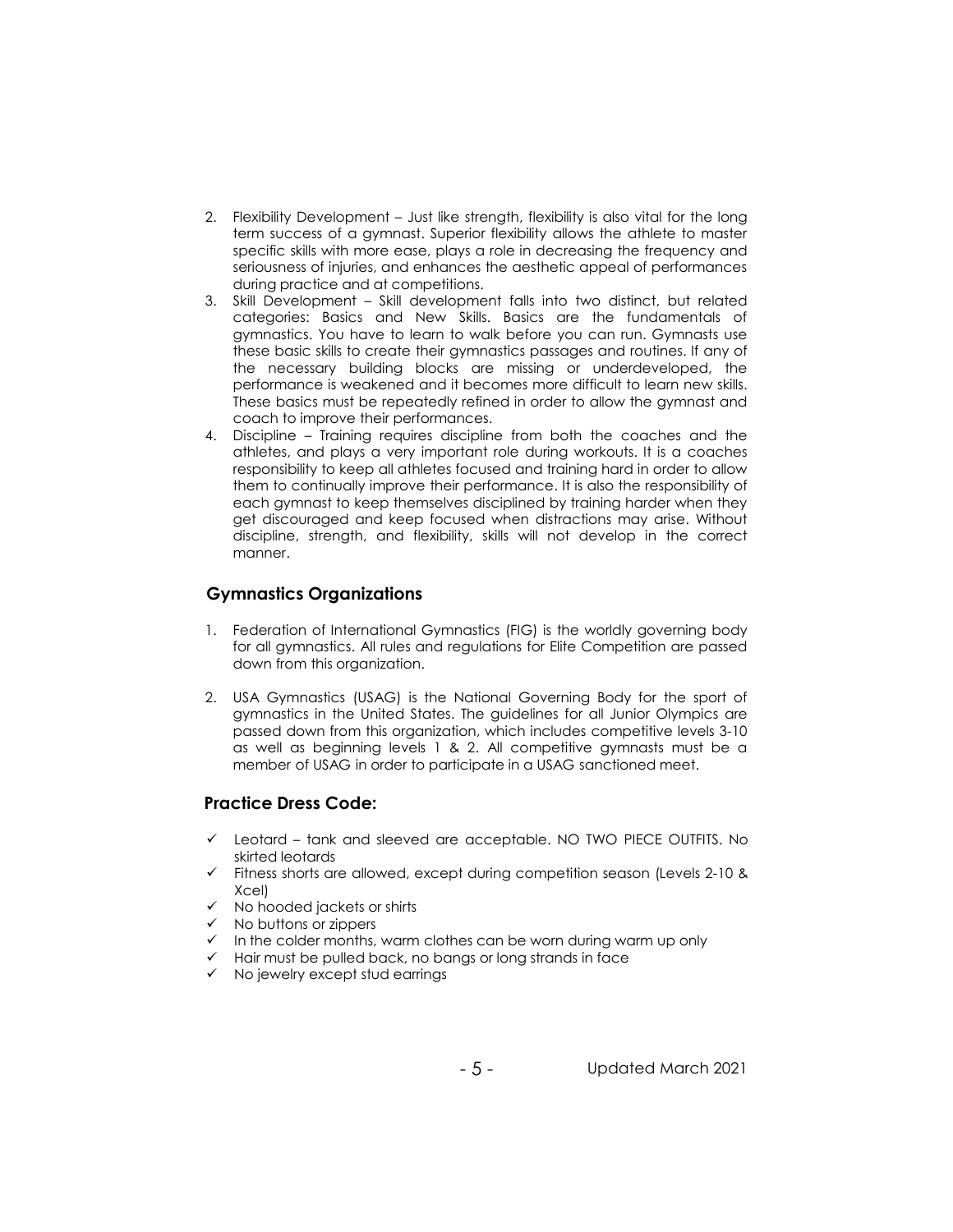# **Program Policies**

## **Expectations of Gymnasts:**

Your actions in the gym and at competitions are a reflection of your respect for yourself, your teammates, and Champion Gymnastics. Only the highest standard of behavior will be acceptable. The following are the minimum expectations of a Champion Gymnastics Team Member.

- 1. Attend all practices, competitions, and special events. Arrive early and plan on staying the entire time. You are required to attend practice even if you are injured or have a minor illness.
- 2. For team levels 2-10, if you are on vacation for more than 1 week, you will need to make sure that you keep up with your training.
- 3. For team levels 2-10 & Xcel call your coach directly if you will be absent for any reason. Acceptable reasons for missing practices are severe sickness, fever, family, funerals, and required school activities.
- 4. Work hard and do your best. Only concern yourself with things that YOU can control – things like your attitude, your effort, and your gymnastics. Set your own high goals and train to achieve them.
- 5. Maintain a positive attitude when facing fears and frustrations. Gymnastics is the most demanding and difficult of all sports. All gymnasts suffer setbacks, frustration, fear, and defeat. Expect these things, learn from them, face them, and overcome them.
- 6. Arrive at the gym ready to participate in the appropriate attire, hair pulled back and out of your face, jewelry off, water bottle in hand, athletic tape in locker, and ready to go. Levels 2-10 and Xcel Team athletes will need to provide their own athletic tape and pre-wrap that can be purchased from the Pro Shop.
- 7. Treat other gymnasts with respect, be kind to those gymnasts who are younger or less experienced than you, and do not hold yourself out as better than other gymnasts. Everyone has strengths and weaknesses.
- 8. Respect yourself, teammates, coaches, and gym. There is no place in the gym for displays of anger or disgust, talking back to coaches or other adults, or crying after you have given into your frustrations or fears.
- 9. Be honest. Cheating is the ugliest form of disrespect to your coaches, parents, and most importantly yourself. Cheaters never prosper and you will only end up hurting yourself in the long run.
- 10. Always wait inside the facility for your ride. Gymnasts are not allowed to wait outside for pick-up following practice.

- 6 - Updated March 2021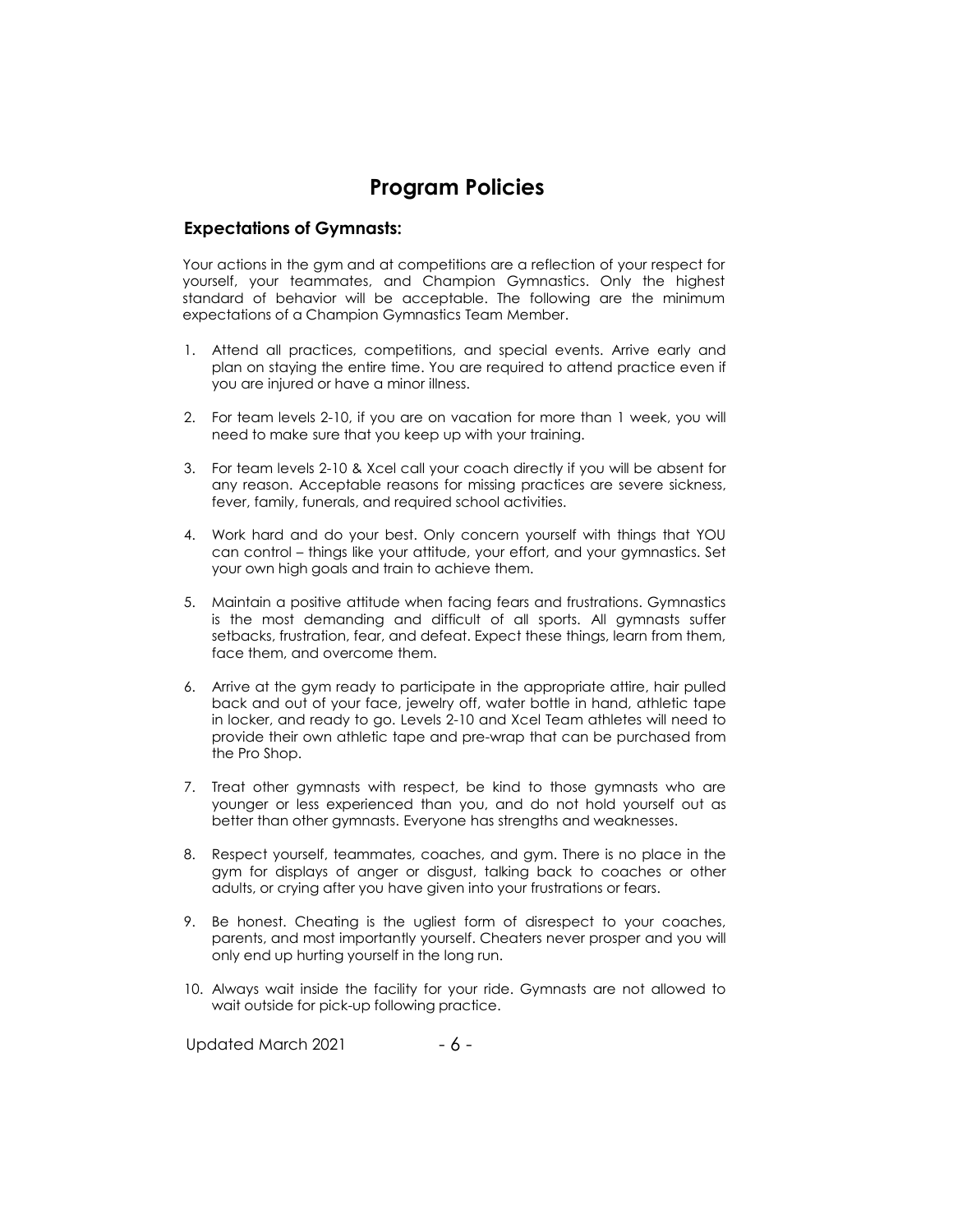- 11. Gymnasts may be sore after a hard workout. This is normal. You are still required to attend practice.
- 12. There is NO cell phone use allowed during practice. Cell phones must be turned in to the coaches at the beginning of practice and can be picked up at the end of practice. Parents, if there is an emergency, please contact the gym or coach directly.
- 13. Being on Team is a commitment. Once on team, you are committing to being a part of our team for the entire competitive season.

## **Expectations of Parents:**

Parents play a huge role in the development of a successful gymnast. Your role is every bit as important as that of the gym, coaches, and the athlete. The following actions and ideas are expected of Champion Gymnastics Team Member's parents.

- 1. Parents are instrumental contributors to the success and happiness of the gymnast. Tuition and fees must be paid on time and a commitment to transport your child to and from workouts, competitions, and team functions must be made. In addition, and equally important, parents must instill the work ethic, values, and nutritional knowledge necessary for their child to be successful
- 2. Attendance is very important if you want your child to reach their maximum potential. If your child cannot attend practice, for whatever reason, we expect you to contact the coach directly. It is important that you communicate with the coaches.
- 3. Injured gymnasts and gymnasts with minor illnesses are expected to participate in workouts and gym activities to the highest extent possible.
- 4. All competitions, clinics, and camps chosen by Champion Gymnastics are mandatory unless otherwise stated. Parents and gymnasts do not pick and choose which events to attend.
- 5. Please do not talk to your gymnast or any other gymnast during practice, including when they are on a break. It is important that the gymnast stay focused on what they are doing during practice. Hand signaling is also not permitted.
- 6. If you need to get a message to your gymnast during practice, please talk to the office staff and they will relay the message.
- 7. Parents are not permitted on the gym floor and must refrain from coaching or commenting during any training session. If your child is not paying attention or messing around, we realize it is tempting to say something. That is the job of the coaches to address.
- 8. We feel that communication with the parents of our Team Members should be open and flowing. We email all important team information, so make sure you check your emails frequently and that your email is up to date.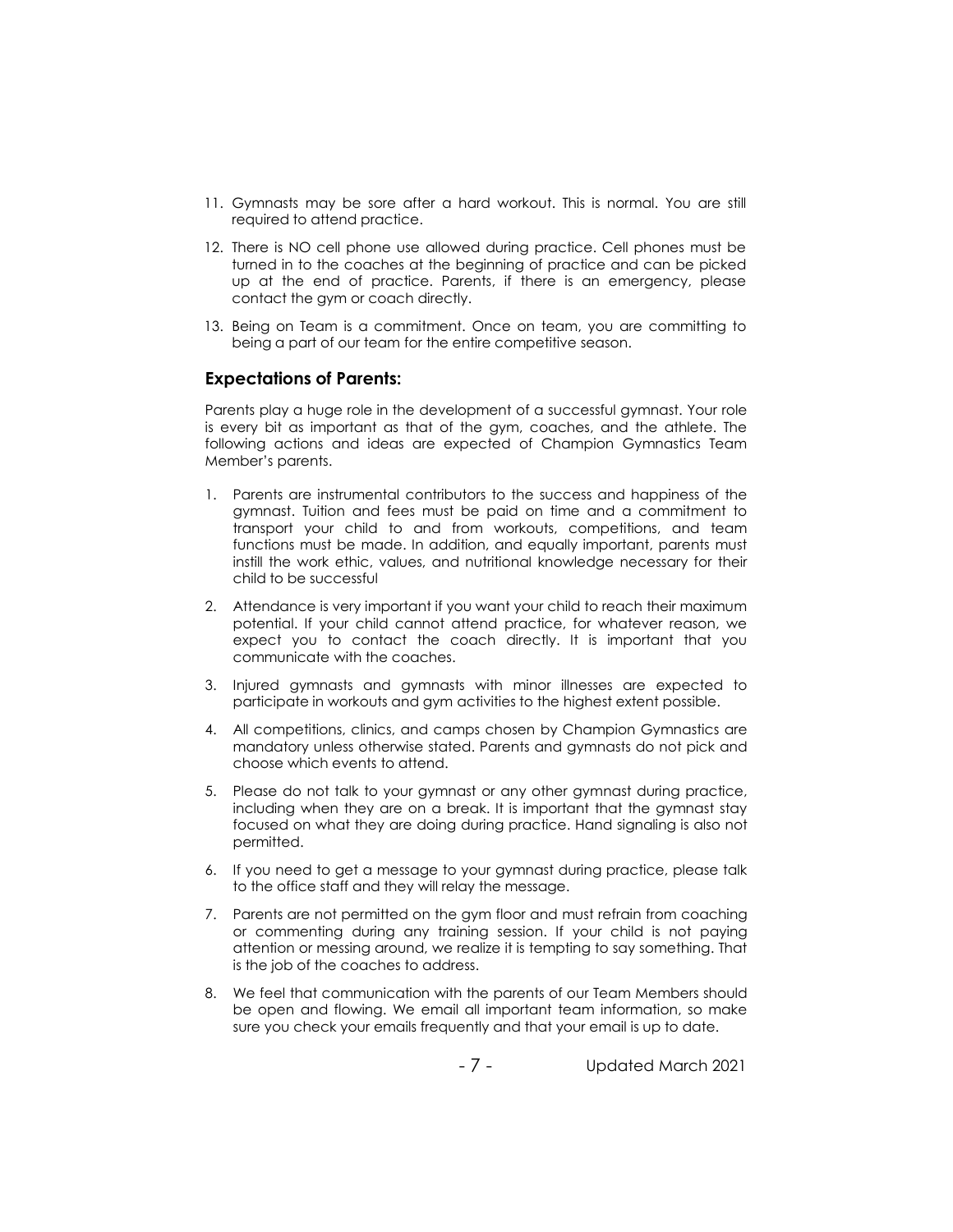- 9. Parents are expected to show proper respect for our sport at all times. Rude, belittling, or negative comments about coaches, parents, and other gymnasts are always inappropriate and have no place in our program.
- 10. If you have a problem or concern, please speak to the coach directly, or talk to the designated "Gym Mom". Complaining to other parents cannot and will not solve your problem. If you respect us enough to allow us to play a large role in your child's life, please respect us enough to know that we have your child's best interest at heart. The decisions that are made in regards to their training and level are made based on what will help your child to be successful.
- 11. Be encouraging and positive to your child. Be careful of comparisons, as each child is an individual with different talents and capabilities.

## **Additional Obligations:**

- 1. Team Parent Meetings
	- ✓ Parents must attend all mandatory meetings. The meetings are an opportunity for coaches to communicate detailed information with time for questions and answers.
- 2. Meet Volunteer Hours
	- Should we host a competition during compulsory or optional/xcel season, all team parents will be expected to help in any way possible. This can include session help, set up and/or break down, or donating food. This is not a mandatory requirement, but any help we can get is very much appreciated and makes things run more smoothly.

## **Additional Policies and Procedures:**

- **1. Attendance/Tardiness –** Be on time and at every practice. There is a strong correlation between success at competitions and attendance. Excessive absences the week prior to competition can result in the gymnast being scratched from the competition.
- **2. Gymnastics is a year-round sport –** After competition season is over, it is very important to continue your training. Off Season is when our athletes build more strength and advance in their skill development.
- **3. Injured gymnasts –** Even when a gymnast is injured, they should still attend practice to keep up strength and flexibility of areas that are not impacted by the injury. Should a gymnast sustain an injury inside or outside of the gym that completely removes them from practice, a doctor's note will need to be turned into the Girls Director as soon as possible.
- **4. Inclement weather procedures –** In the event of inclement weather of some sort, we are almost always open. If the gym closes, we will contact you prior to the start of practice. If you are uncomfortable traveling in the weather, please stay home.

- 8 - Updated March 2021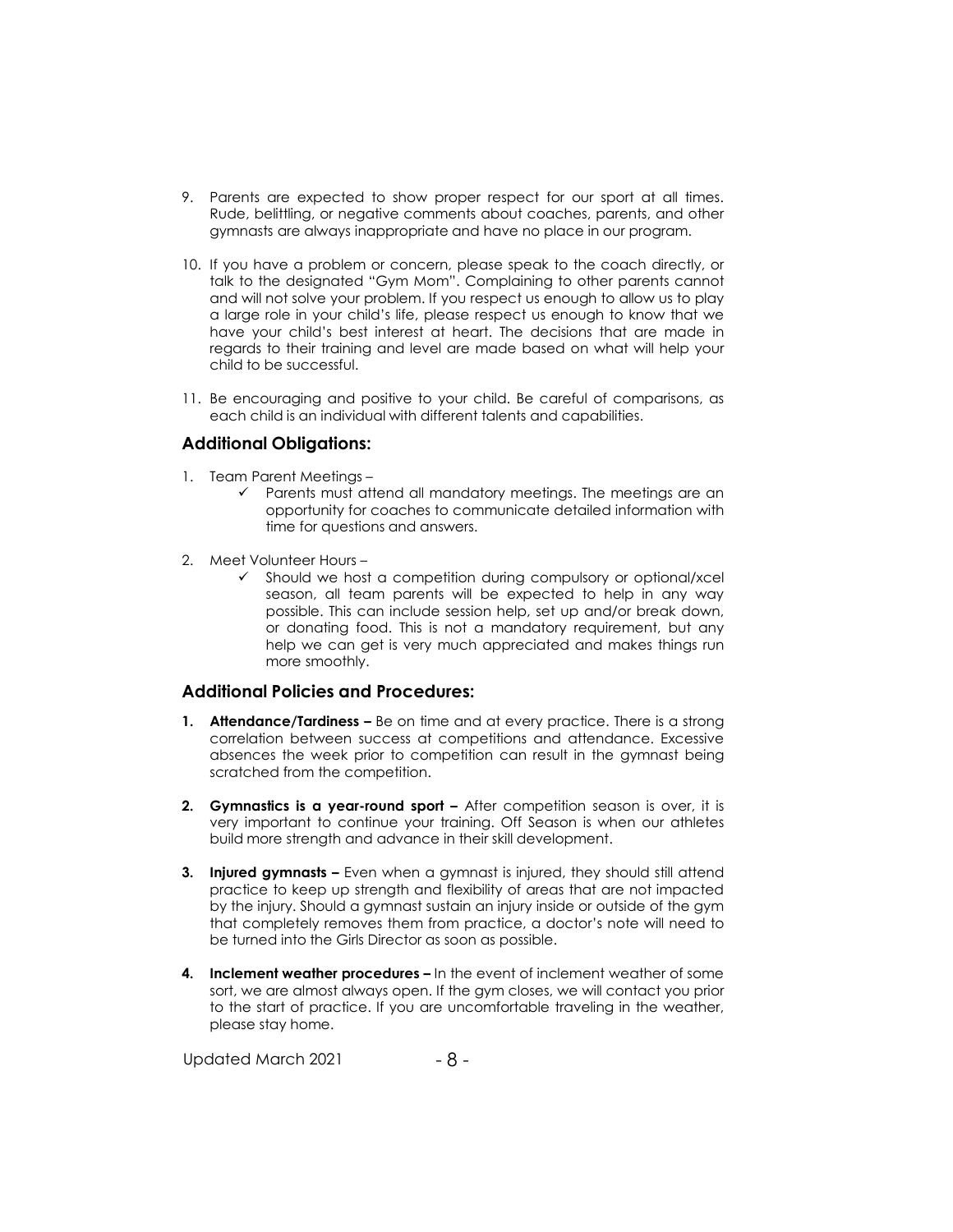- **5. Make-ups for missed practices –** AT THIS TIME, MAKE-UP CLASSES ARE NOT PERMITTED.
- **6. Team information –** We email all team information. Please be sure to keep the office and coaches updated with current contact information and check your emails regularly.
- **7. Team member contact information –** It is imperative that your membership information is current and accurate. This information includes your current address, phone numbers, doctor/insurance information, and emergency contact names and phone numbers. If you need to update this information, please see the Champion Gymnastics office staff.
- **8. Behavior –** Gymnast's behavior both at practices and competitions must be impeccable. Any behavioral problems will result in the gymnast being sent home or possibly scratched from the next competition. There is no reimbursement of fees for missed practices or competitions due to behavior issues.
- **9. Family vacations –** When planning family vacations, please try to schedule them over the summer or during a week that the gym will be closed. Vacations during competition season should be avoided.
- **10. Private lessons –** Private lessons are available to all athletes. Champion Gymnastics charges \$1.00 per 1 minute. If you are interested, please see your gymnast's coach for scheduling.
- **11. Open gym –** AT THIS TIME, OPEN GYM IS NOT AVAILABLE.

## **Disciplinary Actions:**

The rules and policies which govern the gymnasts and parents have been outlined in the Team Handbook. In the event that there is an ongoing pattern of disruption or major rule infractions, it may become necessary to impose some disciplinary action in an attempt to improve the situation.

The procedures listed below are presented as an expression of our beliefs as to what disciplinary actions are necessary and appropriate and not intended to be all-inclusive. We treat all of our gymnasts and parents as individuals and will seek to impose the most effective discipline based on each set of circumstances.

Examples of Disciplinary Actions:

1. The gymnast may not be permitted to rotate with their group at the designated time. She will have to stay and finish her work or repeat the assignment on a particular piece of equipment.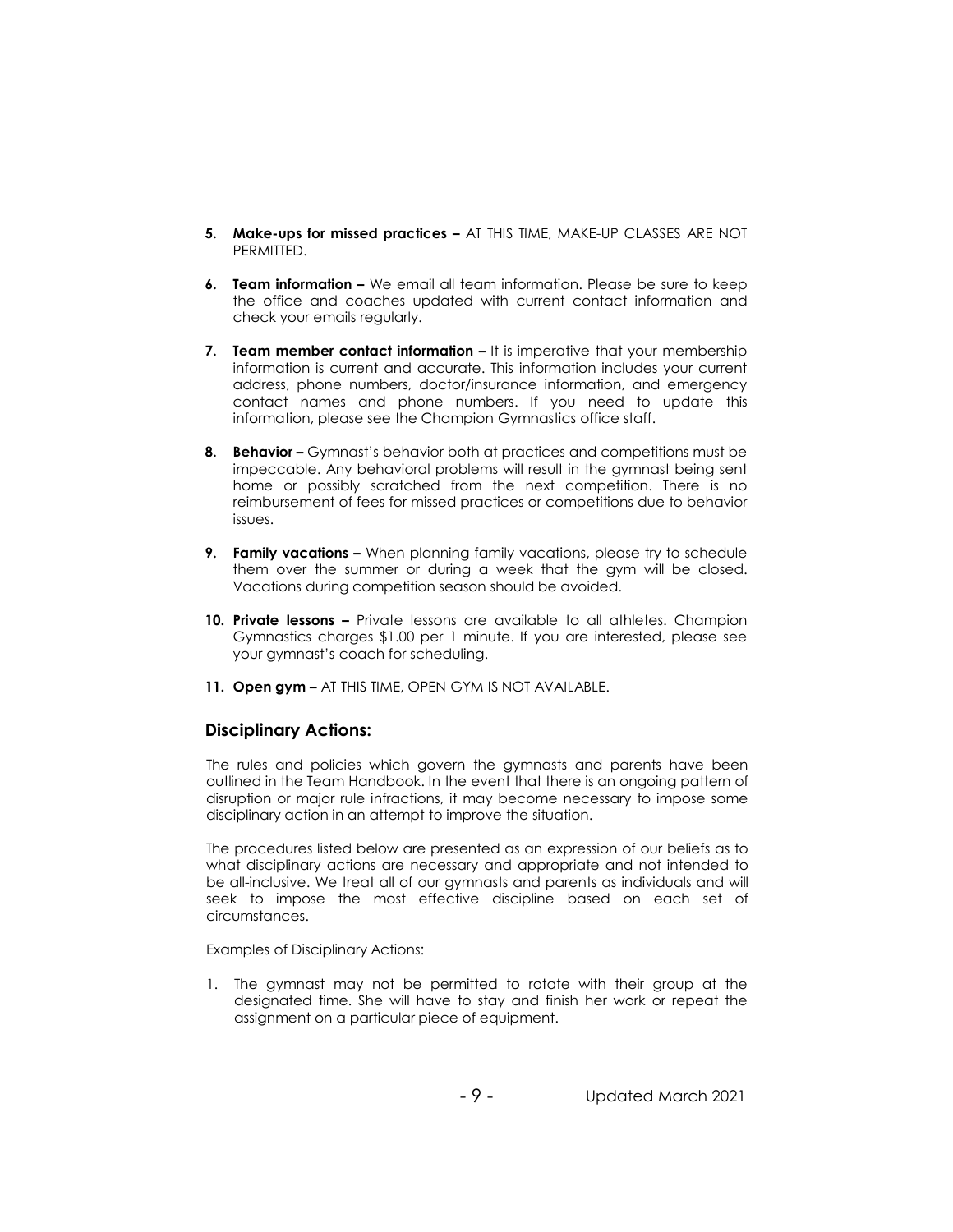- 2. The gymnast may be given appropriate conditioning to perform which will help them focus their attention and build their strength to accomplish the task at hand.
- 3. The gymnast may be asked to leave the gym for a specified amount of time as a "time out".
- 4. The coach may request a meeting with the parent to discuss any issues.
- 5. The gymnast may be suspended from the team for a period of time or may be scratched from a competition.

Note – Items #1 and #2 on the list are fairly common and will generally not be communicated to the parents. The development of the coach/gymnast relationship is paramount and built on time shared including the ups and downs. The coaches can't consult the parents every time there is a problem.

Item #4 signifies a need to work outside the coach/gymnast relationship. In this instance, we need your help as the parent to overcome a challenge that can't be accomplished by the coach alone. It does not necessarily mean that we are confronted with a serious problem; it only means we need your assistance.

Item #5 is reserved for the most serious violations of our rules and policies. They are reserved primarily for times when there is an ongoing problem with disruption and disrespect within the gym that has proven resistant to improvement. We will not let the bad attitude of any gymnast influence the spirit and work ethic of the entire team.

Being on Team is a privilege, and that privilege can be taken away. Being on Team is not your right, it is the choice of Champion Gymnastics. You were chosen to be on our team because you showed talent, motivation, and work ethic.

#### **Financial Obligations:**

Your child's involvement in gymnastics will cost you time, money, and effort. The gymnasts train in a large and well-equipped gym under the direction of an experienced and professional staff.

Team tuition is based on a full year of training and competition. There will be vacations and closings during the year, and these have been factored into the tuition already. There are no prorated fees due to missed or cancelled practices. You can come in and do make ups for the days that were missed.

Tuition for all members are due by the  $1<sup>st</sup>$  of each month, and late by the  $7<sup>th</sup>$ . You can pay by cash, check, or card. You can also make online payments through your Parent Portal or add your card for AutoPay.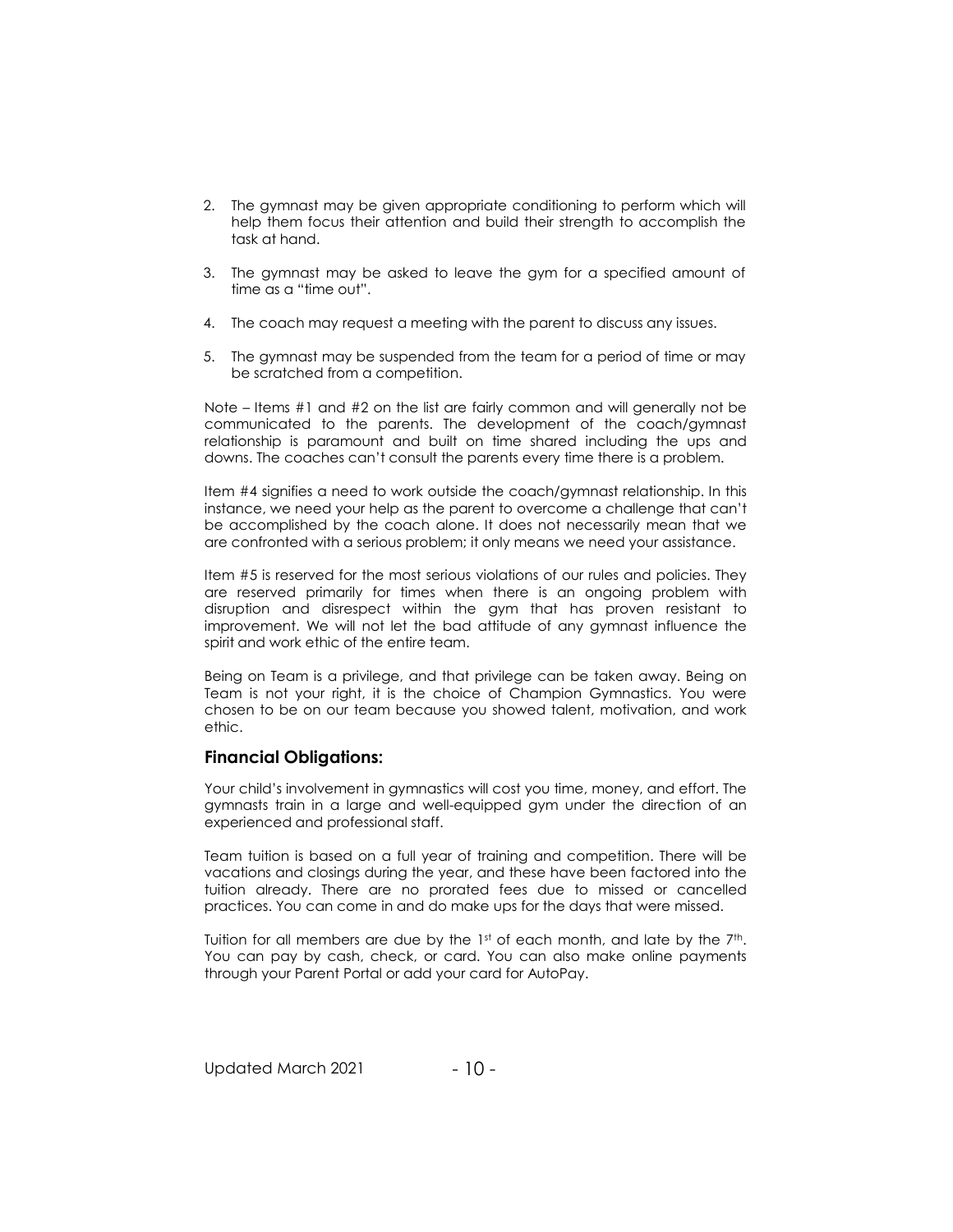#### **Tuition Fee –**

This fee covers your gymnast's practices, coaches' wages, and gym/equipment usage. This fee will not be prorated in any way regardless of competition status, Holidays, or gym closures.

A \$10.00 late fee will be due if your tuition is not paid by the  $7<sup>th</sup>$ .

#### **Girls Competitive Attire –**

Levels 2-5 are required to purchase the Champion Gymnastics Team workout tank leotard, the compulsory team competition leotard, warm ups, and a Champion Gymnastics bag.

Optionals are required to purchase the Champion Gymnastics Team workout tank leotard, the optional team competition leotard, warm ups, and a Champion Gymnastics bag.

Xcel is required to purchase the Champion Gymnastics Team workout tank leotard, the Xcel team competition leotard, warm ups, and a Champion Gymnastics bag.

#### **USAG Gymnastics/SOCAL Registration Fee –**

These fees must be paid in order for your gymnast to register with USAG Gymnastics and participate in USAG sanctioned competitions.

#### **Meet Entry Fees –**

These are the fees designated by the hosts of the competitions for entry into the competition.

These fees do not apply for Rising Stars or Future Stars.

For levels 2-10 and Xcel, meet fees have already been included in your tuition to cover the cost of the season. State has not been factored in since it is a qualification competition.

Meet admission fees for spectators usually range between \$10.00 - \$20.00 per person. Please plan to bring cash, we cannot guarantee other forms of payment will be accepted.

#### **Coaches Fees –**

This fee covers the cost of sending coaches to competitions, including a session fee, meals, and additional travel expenses if necessary. If your child is factored into the coaches fees payment, but does not attend the meet, you are still responsible for payment of your portion of coaches fees.

These fees do not apply for Rising Stars or Future Stars.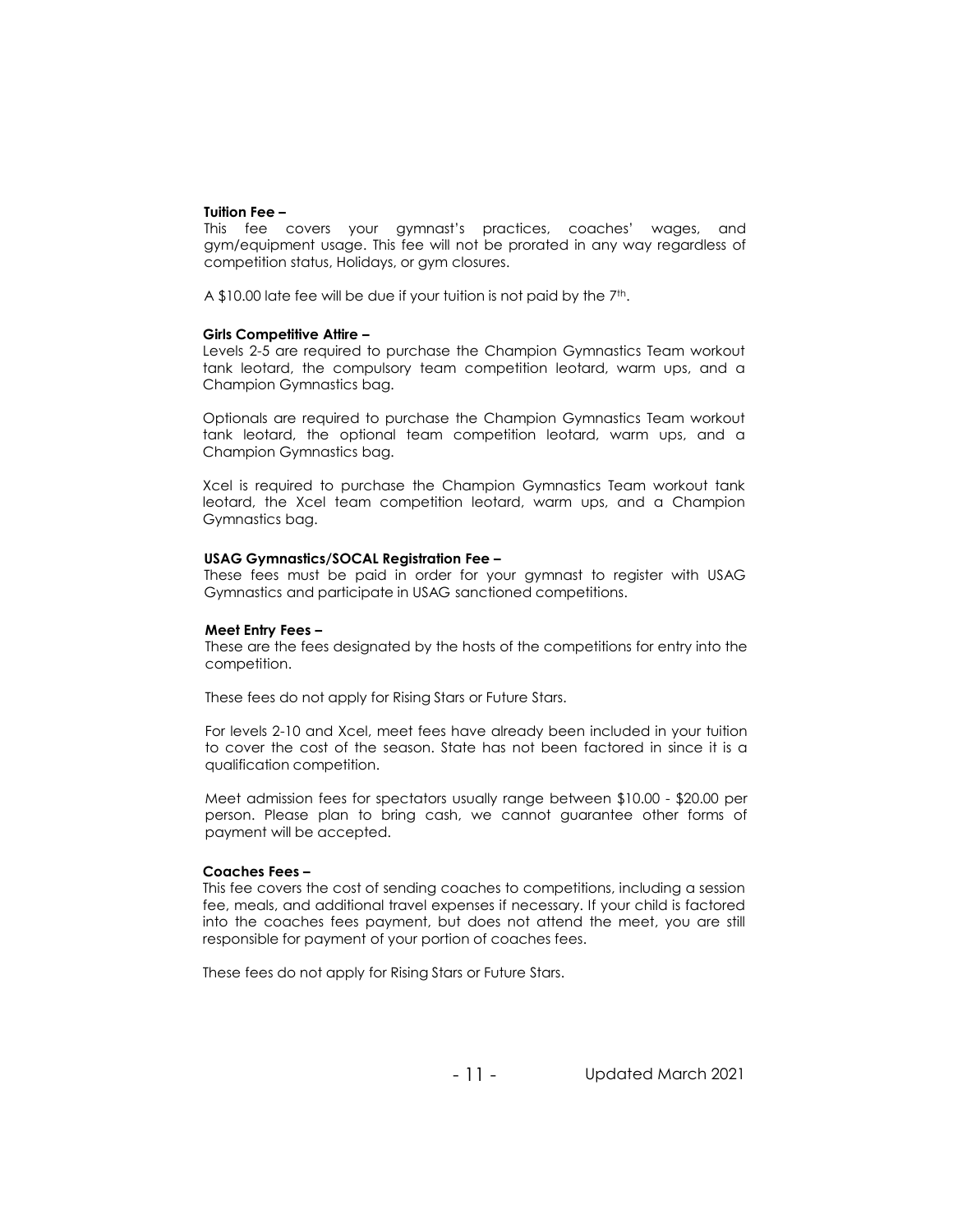For levels 2-10 and Xcel, coaches fees have already been included in your tuition to cover the cost for the season. State has not been factored in since it is a qualification competition.

For Optional and Xcel, coaches fees vary depending on the location of the meet and if a hotel stay is needed.

#### **Optional/Xcel Routine Fee –**

All levels of Optional and Xcel will need their own Floor and Beam routine choreographed. The routine fees will go directly to the coach who choreographed the routine and payment will be due the day(s) you get your routine(s). You will also need to purchase or download Floor Music that is approved by the coaches.

### **Competitive Season Information**

Champion Gymnastics sets a high priority on rewarding the effort and accomplishments of our gymnasts by providing them with an opportunity to participate in great competitions. Competing in the Junior Olympic program and Xcel program are a reward for the athlete's efforts and motivation for continued excellence. Since it is our goal that each athlete feels successful at every competition, we have rules for the eligibility of our team gymnasts to compete.

Prior to the start of the season, a tentative schedule of competition dates and locations will be distributed. Meets may be added, changed, or cancelled. The gymnastics club that is holding the competition will set the final meet schedule approximately one week before the competition. We will pass the times on to you when we receive it. Please do not call a host gym for meet information, as we will provide you with everything you will need to know. Meet information and any last minute changes will be emailed to you.

### **Meet Schedule Information**

The USAG membership runs from August  $1<sup>st</sup>$  – July 31st. The USAG competition year is divided into two seasons.

Occasionally, Champion Gymnastics will select compulsory levels 2-5 athletes to compete in the off season for specific reasons. This is a case by case situation and will not be an opportunity for all gymnasts.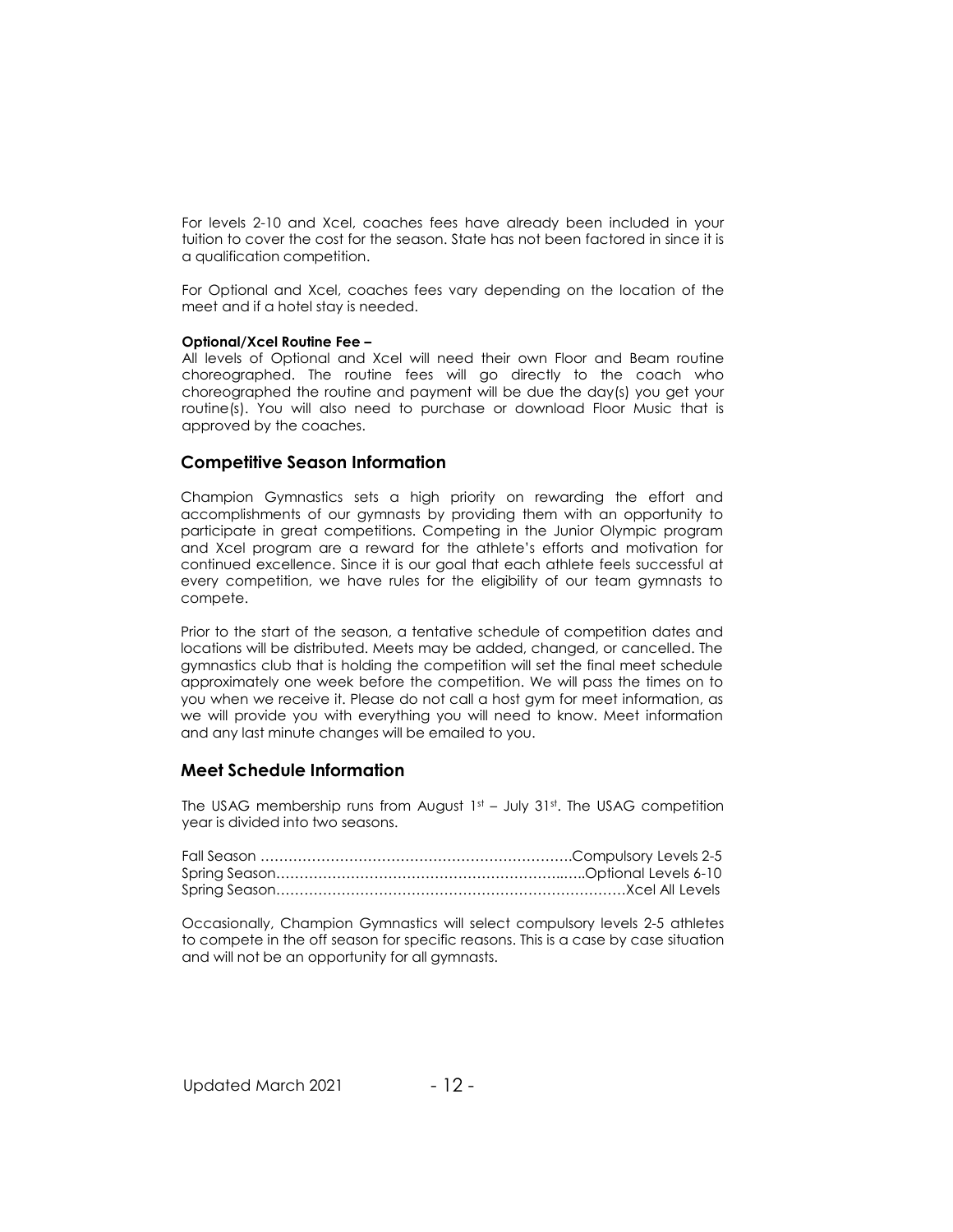## **Meet Types/Qualifiers**

Critique Meet/Inter Squad – An in house meet which one or more USAG certified judge(s) comes in to evaluate and score our gymnasts. Levels 2-10 and Xcel are required to participate in these competitions.

Invitational – All gymnasts attend these types of meets. Some invitationals are themed.

State – Highest level of competition for Developmental/Compulsory Levels 2-5 and Xcel Bronze.

Regionals – Highest level of competition for Optional Levels 6-8 and Xcel Silver/Gold/Platinum/Diamond.

Westerns – Highest level of competition for Optional Level 9.

Nationals – Highest level of competition for Optional Level 10.

## **Competition Dress Code**

- ✓ No shorts
- $\checkmark$  Jewelry cannot be worn at meets (1 set of stud earrings are okay)
- $\checkmark$  Nails must be groomed and polish natural
- $\checkmark$  Light make up is acceptable
- $\checkmark$  No undergarments can show (bra straps, sports bra, underwear)
- $\checkmark$  Hair must be pulled back and out o the way
- ✓ Champion Gymnastics Leotard and Warm Ups must be worn at all competitions
- $\checkmark$  Champion Gymnastics bag must be brought to each competition

## **Meet Etiquette for Gymnasts**

- 1. Be sure to eat a well balanced meal 1 hour before the start of the competition which includes protein for lasting energy. Competitions usually run 3-4 hours, so bring a snack and plenty of water. Do not try new foods the day of, or day before the competition.
- 2. Arrive at the competition site 30 minutes before open stretch time. Please allow time for traffic if necessary.
- 3. Remain on the competition floor at all times during the competition. Do not go see your parents in the stands.
- 4. No cell phones allowed during competitions. Keep them in your bag.
- 5. The gymnast must have proper attire on including the Champion Gymnastics competition leotard, warm ups, and bag. No undergarments can be visible. Hair should be neat and prepared for competition.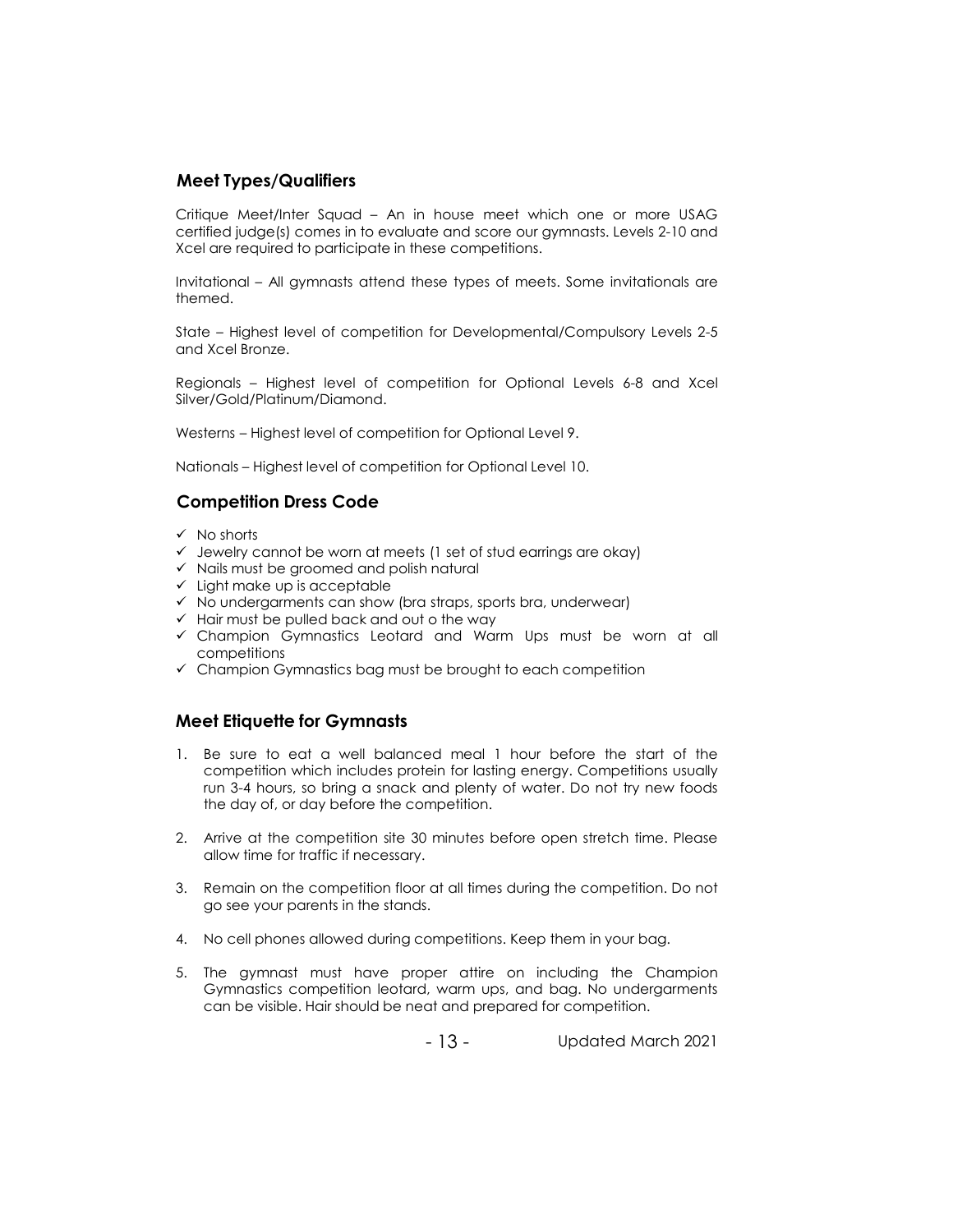- 6. It is the gymnast's responsibility to make sure that they have their grips and other necessities in their bag.
- 7. Behavior of Champion Gymnastics gymnasts should always be of the type that they and their coaches will be proud of. Discussions regarding your teammates, other teams, coaches, etc. should all be done with respect. Gossip and negative talk are unacceptable.
- 8. Personal discipline at competition should be impeccable. There is no place for uncontrolled emotions during a gymnastics meet, if you need to recompose yourself, you will be sent to the restroom to do so.
- 9. Be courteous, respectful, and polite to all meet officials, hots, competitors, and coaches. The only time you should approach a meet official is the thank them for hosting or judging the meet.
- 10. Remain seated at all times when not performing. Keep all belongings in your competition bag. Gym bag should include hair clips, hair spray, hair ties, tape, nail clippers, water, and small healthy snacks.
- 11. Cheer for all members of the Champion Gymnastics team. We encourage all gymnasts to stay and support their teammates at competitions. Even if your gymnast is not participating, we encourage them to come and watch the competitions. However, they will not be permitted on the floor, please remain in the bleachers to watch.
- 12. Gymnasts must stay with their team until their coach has dismissed them. Stay for awards and accept any presented to you with courtesy and gratitude. If you do not win an award, there is no place for unsportsmanlike emotions. We need our gymnasts to have good sportsmanship in winning and defeat.

## **Meet Etiquette for Parents**

- 1. Get your gymnast to the meet site on time, 30 minutes before the warm up.
- 2. Parents are required to provide transportation to and from the competitions. Parents are responsible for all travel expenses.
- 3. Under USAG rules, the only adults allowed in the competitive area are the judges, those helping to run the competition, and coaches.
- 4. Please do not contact or talk to your gymnast or the coaches once they are on the competitive floor. We ask them to focus all their energy on the competition and we want as few distractions as possible. After the meet is over, they will come and see you.
- 5. Please do not coach your gymnast in the gym or at meets. This is the coaches job.

- 14 - Updated March 2021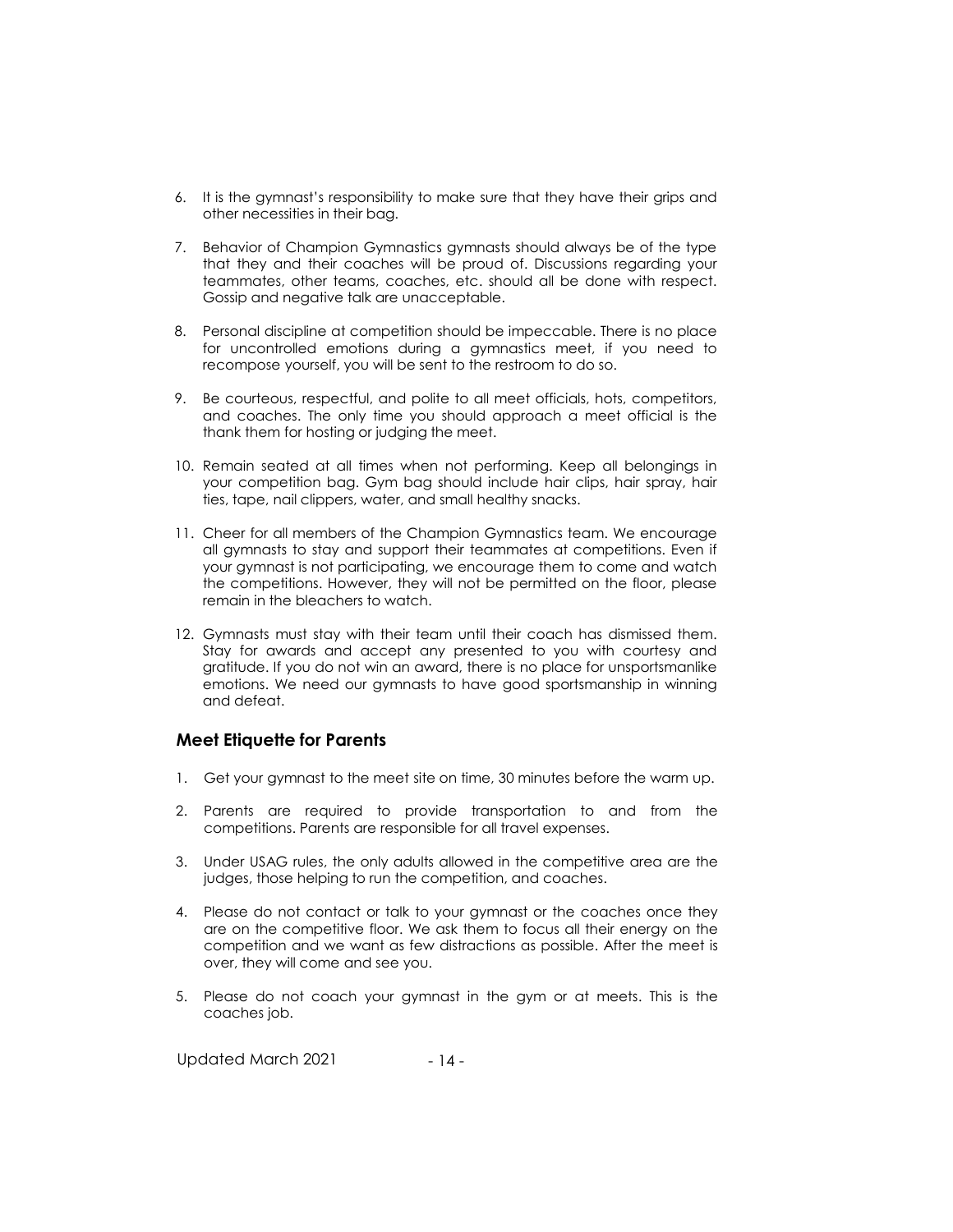- 6. As you watch your gymnast, try to focus on improvement in skills. Do not compare them to other gymnasts.
- 7. Cheer for all members of the Champion Gymnastics team and feel free to cheer for fine performances given by the gymnasts of other teams.
- 8. Take responsibility for promoting Champion Gymnastics reputation. Never make negative comments about other gyms, coaches, gymnasts, or judges. As a Champion Gymnastics team parent you also represent us and your behavior will reflect on our whole team.
- 9. Be positive at all times. It requires extra work sometimes, but your attitude will determine your child's attitude and their success in both gymnastics and life. Never speak negatively to a coach or question them in front of your gymnast or another gymnast.
- 10. Under no circumstances is a parent ever to approach a judge or meet official before, during, or after a competition to comment on, complain about, or even ask about a score.
- 11. If you have concerns or comments about the meet, see your gymnast's coach at the next practice, or when the session is over.
- 12. Every gymnast must come prepared for the competition.
- 13. If your gymnast gets injured at a competition, please remain in the stands. The coach will signal for you if you are needed.
- 14. No flash photography is permitted during competitions. The sudden flash of light could cause a gymnast to become disoriented, resulting in injury. Please check your camera in advance.
- 15. All gymnasts are expected to stay until the end of the awards ceremony regardless of whether they are receiving an award or not. They need to cheer all award participants, particularly their teammates.
- 16. Never contact a host club before, during, or after a competition. If you have a question or comment, please direct them to your coach.
- 17. If a gymnast has a crisis during the meet and starts crying, she will be sent to the restroom to compose herself. We appreciate how hard it is to watch your child cry, but we also believe that it is important for them to learn how to deal with setbacks during competition without parental help. Please help us to help them grow and let them learn to cope with both success and failure.